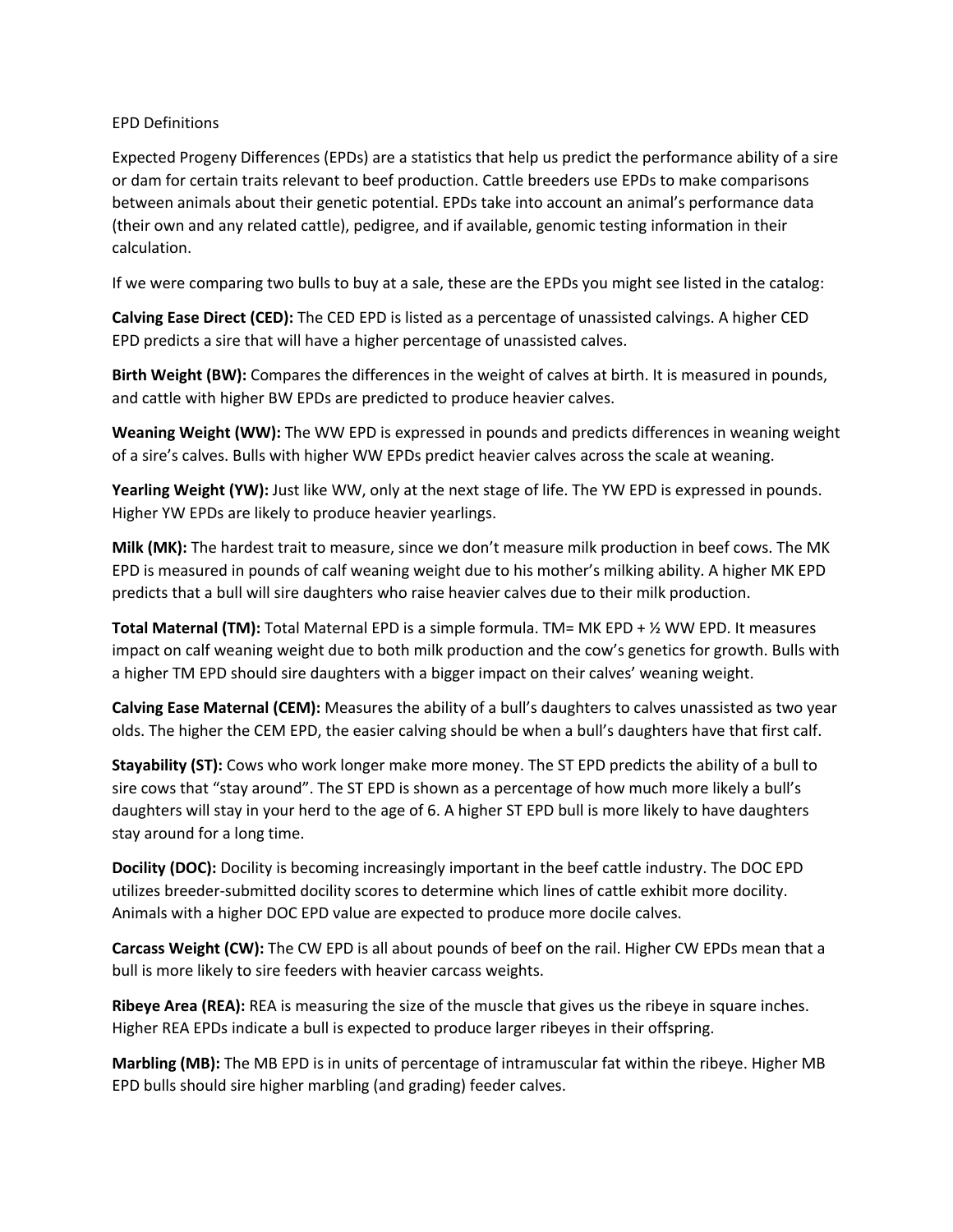**Fat Thickness (FT):** Inches of backfat (in hundredths of an inch) is the unit of measurement for FT. More negative FT EPDs are indicative of a bull that should sire less backfat in his calves.

## **Selection Indexes**

Selection indexes weight multiple EPDs with an economic value to create a simplified selection tool built to meet the goals of your (and your bull customers') operation. Whether it's production of superior replacement females or quality feeder cattle, selection indexes combine the traits that drive profits to identify the genetics suited to meet your needs.

**All Purpose Index (API):** Evaluates sires for use on the entire cow herd (bred to both first-calf heifers and mature cows) with the portion of their daughters required to maintain herd size retained and the remaining heifers and steers put on feed and sold in quality-based marketing scenarios. Combines traits of importance for both maternal characteristics, as well as traits of importance in the fed cattle market. Commercial customers who raise their own replacement heifers should consider API as their index of choice.

**Terminal Index (TI):** Evaluates sire for use on mature cows with all offspring put on feed and sold in grid-based marketing scenarios. The TI index focuses solely on traits of importance for marketing feeder cattle into the supply chain and places no emphasis on traits of importance when selecting for replacement females. Commercial producers who sell all their calves into the feeder cattle sector should use TI in their decision making.

## **Accuracy**

EPDs are able to give us an idea of what an animal can produce in our herd, but they aren't perfect predictors. They need information feeding the calculations to make them better. We use EPD accuracies to help us determine the reliability of an EPD. Accuracy is expressed as a value from 0 to 1, with higher values giving us more confidence in that EPD value.

The EPDs on a yearling bull start with a baseline of the average between his parents, a very low accuracy EPD (less than 0.20). As his data is recorded, his EPDs change to reflect his performance and his accuracy will increase. Genomic testing will further increase accuracy (up to about 0.40), but large volumes of progeny performance data are what lead to high accuracy EPDs on a sire.

|          | <b>EPD Accuracies</b> |                               |  |
|----------|-----------------------|-------------------------------|--|
| Very Low | Less than 0.20        | Young cattle with little data |  |
| Low      | $0.21 - 0.40$         | Cattle with data and genomics |  |
| Medium   | $0.41 - 0.70$         | Young sires with progeny data |  |
| High     | Greater than 0.71     | Heavily used sires            |  |